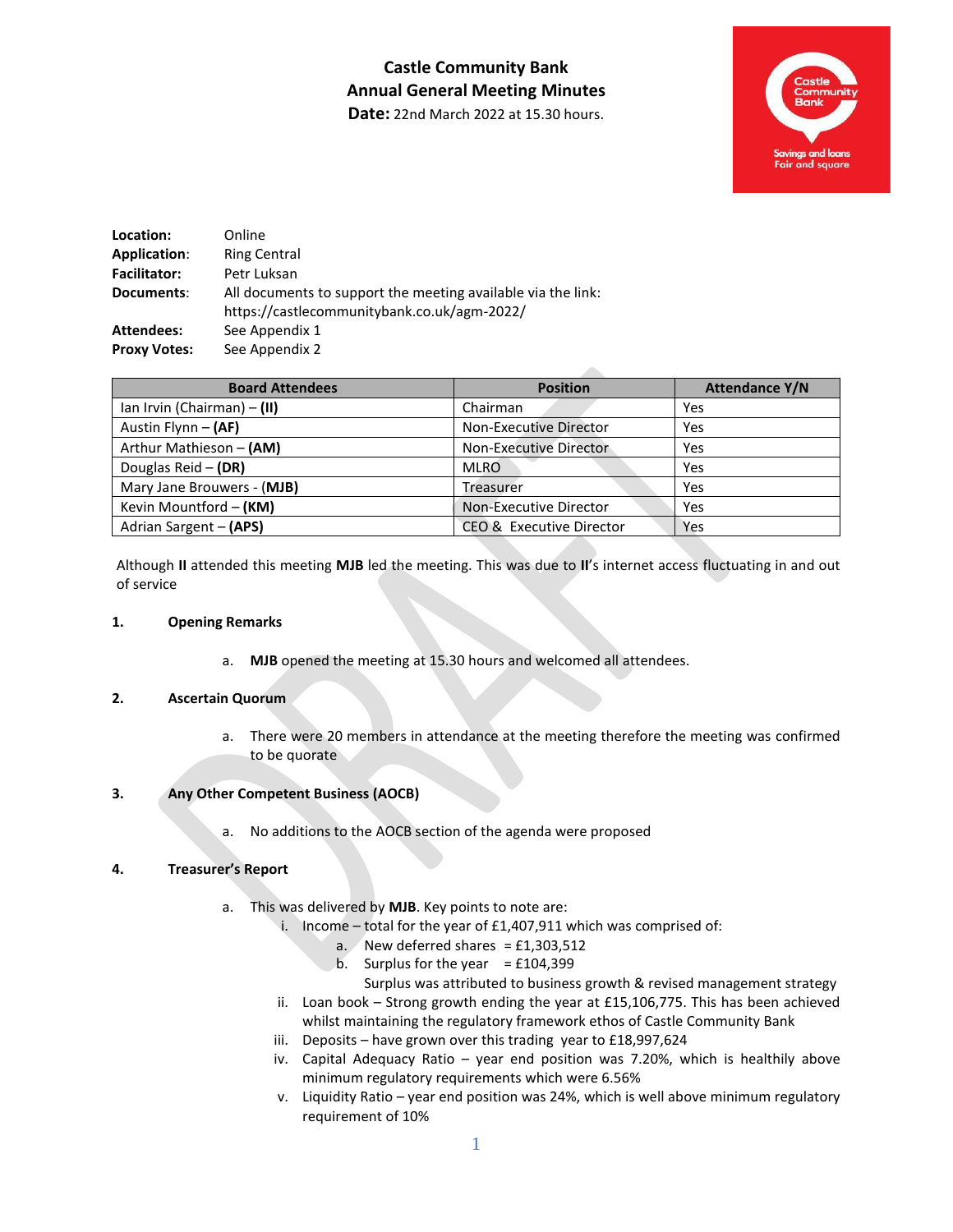**Castle Community Bank Annual General Meeting Minutes Date:** 22nd March 2022 at 15.30 hours.



#### **5. Management Report**

- a. **APS,** Chief Executive Officer delivered his views on Castle Community Bank's performance over this trading year. Key points to note are:
	- i. Business Performance a strong performance has been delivered enabling Castle Community Bank to deliver at year end a surplus. Whilst the surplus does not eradicate fully the previous reserve losses it demonstrates the business is trending in the right direction
	- ii. Future Aims the business is looking to diversify capital investment which in turn will enable Castle Community Bank to fulfil a Social Purpose strategy. In tandem the intention is to continue to grow the existing book to scale which generates sufficient surplus to cover unexpected losses and clear reserve losses

#### **6. Approval of the minutes for the meeting held 29 th March 2021**

|                    | <b>Members</b> | Proxy | Total |  |
|--------------------|----------------|-------|-------|--|
| Number<br>of Votes | ∩ר             | 13    | 33    |  |

**All** agreed to approve

#### **7. Approval of the minutes for the EGM held 29 th September 2021**

|                    | <b>Members</b> | Proxy | Total |  |
|--------------------|----------------|-------|-------|--|
| Number<br>of Votes | 20.            | 13    | 33    |  |
|                    |                |       |       |  |

**All** agreed to approve

#### **8. Approval of the Annual Audited Accounts 30th September 2021**

|                    | <b>Members</b> | Proxy | Total |
|--------------------|----------------|-------|-------|
| Number<br>of Votes | 20             | 13    | 33    |

**All** agreed to approve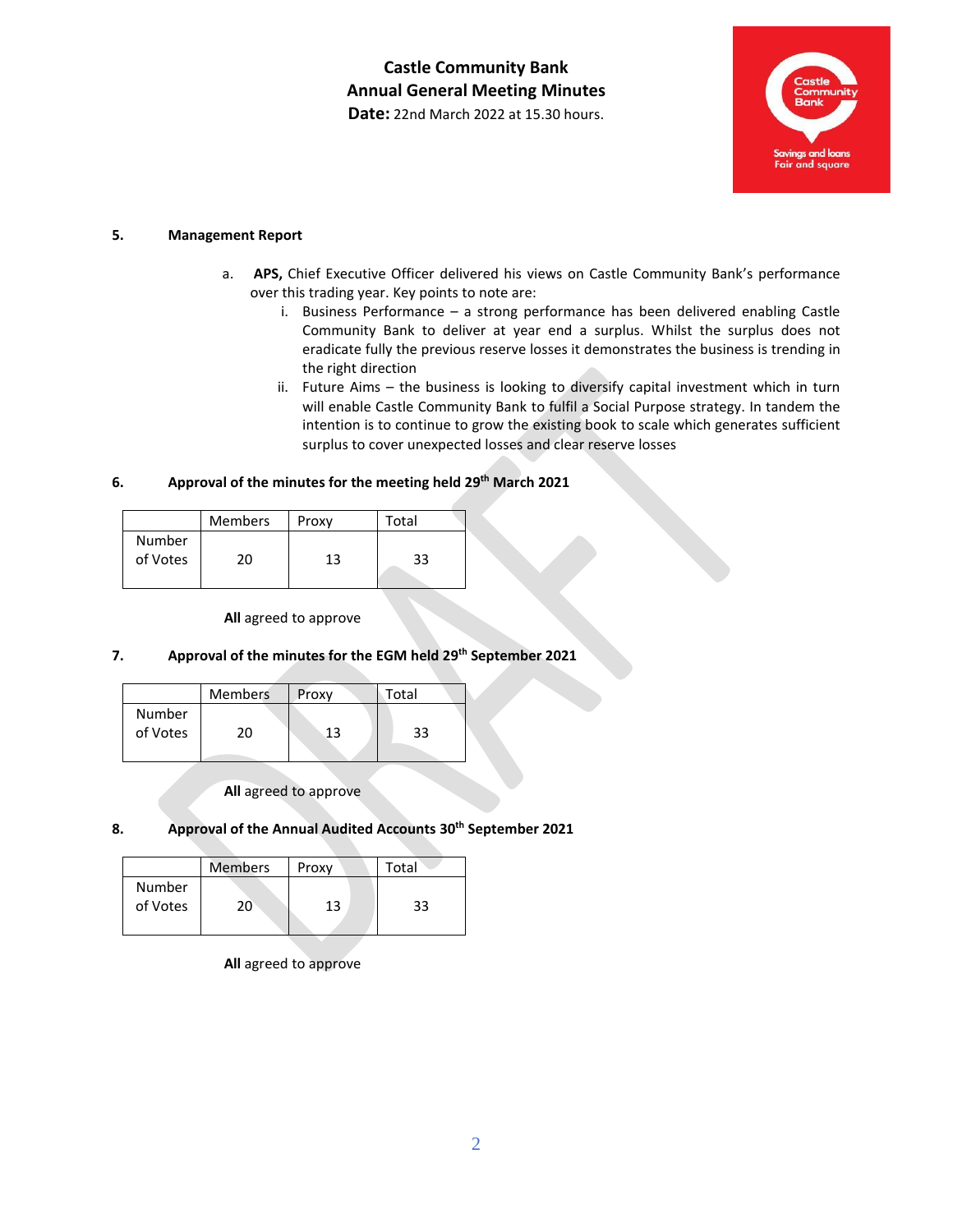

#### **9. Re appointment of Sharles Audit Ltd as External Auditors**

|                    | <b>Members</b> | Proxy | Total |
|--------------------|----------------|-------|-------|
| Number<br>of Votes | 20             | 13    | 33    |

#### **All** agreed to approve

#### **10. Re-election of Directors**

a. Attendees at the meeting were requested to vote by **MJB** to approve the reappointment of Ian Irvin as Director with the role as Chair, the result of the vote was:

|                    | <b>Members</b> | Proxy | Total |  |
|--------------------|----------------|-------|-------|--|
| Number<br>of Votes | 20             | 13    | 33    |  |

**All** agreed to approve

#### **11. Appointment of Directors**

a. Attendees at the meeting were requested to vote by **MJB** to approve the appointment of Kevin Mountford as Director. The result of the vote was:

|                    | <b>Members</b> | Proxy | Total |  |
|--------------------|----------------|-------|-------|--|
| Number<br>of Votes | 20.            | 13    | 33    |  |

#### **All** agreed to approve

b. **MJB** advised the meeting Arthur Mathieson was resigning his position as Director. Arthur has been a valued member of the Castle Community Bank Board and has made a significant contribution over the years. **MJB** on behalf of the Castle Community Bank Board thanked Arthur for all his invaluable work over the years and advised he will be "greatly missed".

#### **12. AOCB**

a. No points were raised

#### 13. Meeting Closure

**a. MJB** thanked everyone for their attendance and contribution and closed the meeting at 15.50 hours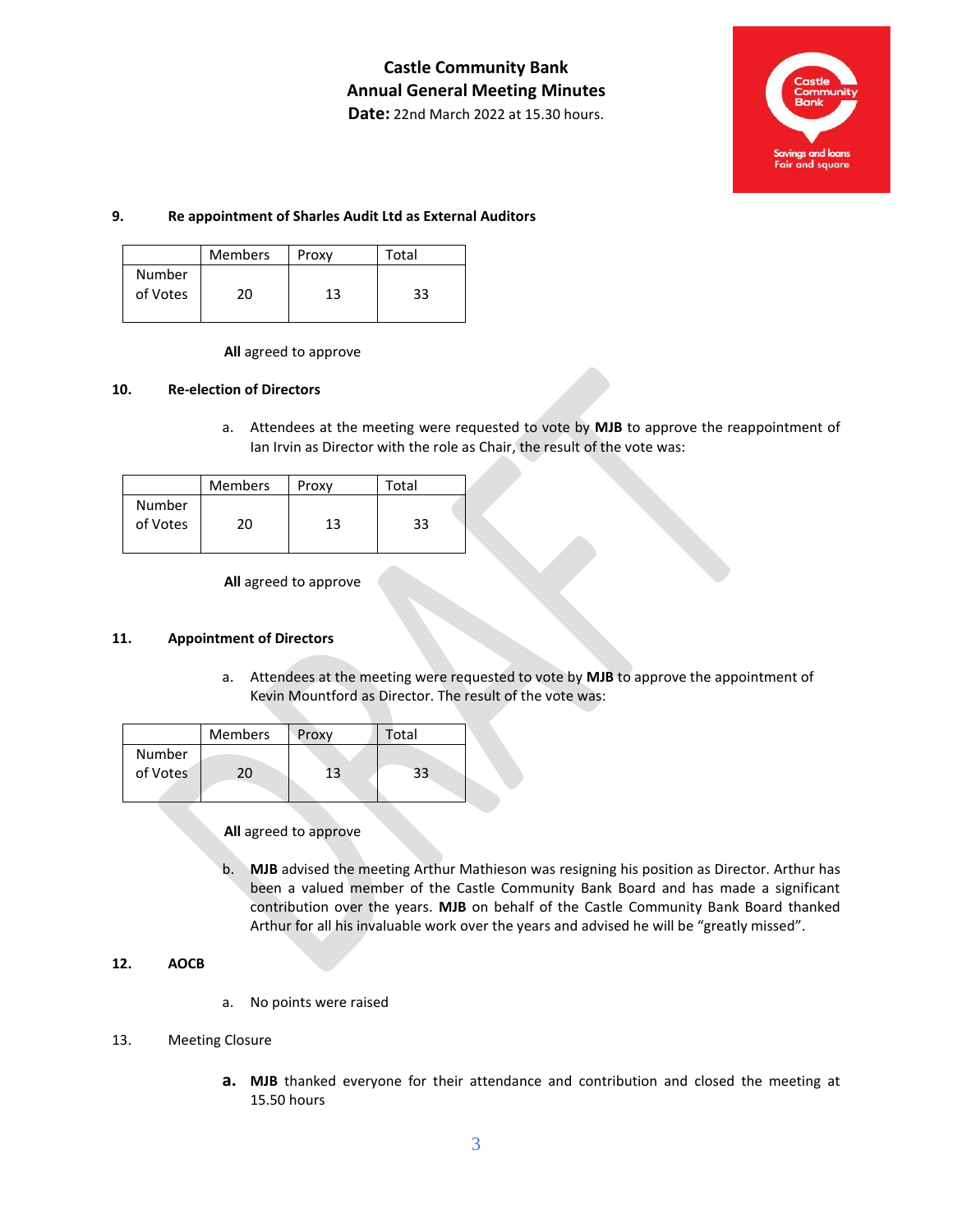**Castle Community Bank Annual General Meeting Minutes Date:** 22nd March 2022 at 15.30 hours.



### **Appendix 1 – Meeting Attendees**

Petr Luksan Adrian Sargent Arthur Mathieson Danuta Jastrzebski Sharon Whittington Ian Irvin Margaret Strachan Paul Drury Colin Millar Austin Flynn Douglas Reid Gary Copeland (Sharles Audit Ltd External Auditor, non-Member) Mary-Jane Brouwers Michael Cockburn Kevin Mountford Angela Barn Alex Binnie John Grierson Karen Poulson Elizabeth Paterson Ailsa Bruce